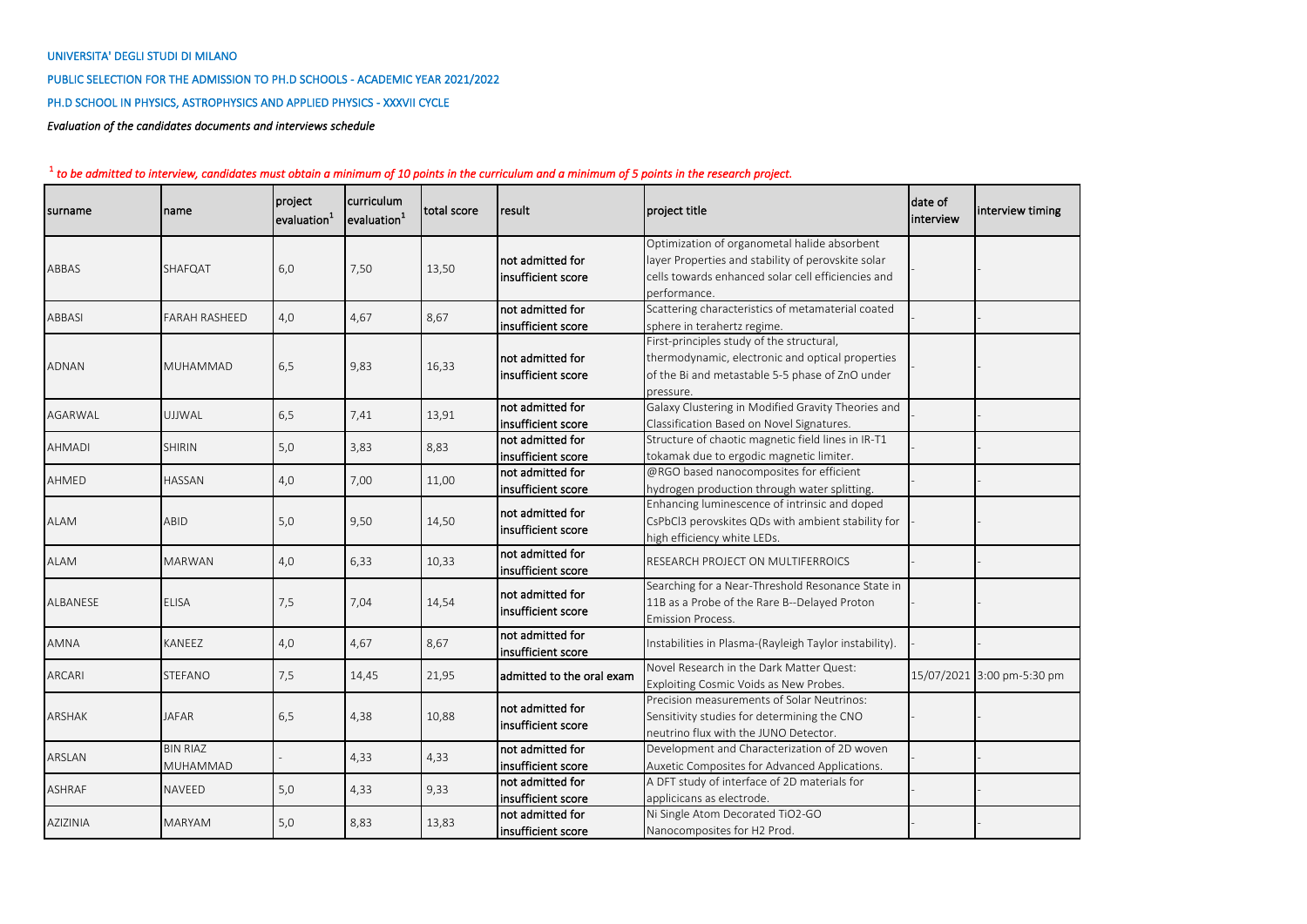| surname           | name                   | project<br>evaluation <sup>1</sup> | curriculum<br>evaluation <sup>1</sup> | total score | result                                 | project title                                                                                                                                                                                       | date of<br>interview | interview timing            |
|-------------------|------------------------|------------------------------------|---------------------------------------|-------------|----------------------------------------|-----------------------------------------------------------------------------------------------------------------------------------------------------------------------------------------------------|----------------------|-----------------------------|
| <b>BAIG</b>       | <b>MIRZA</b>           | 5,0                                | 12,67                                 | 17,67       | admitted to the oral exam              | Designing high performance superconductors with<br>nanoparticle inclusion comparisons to strong<br>pinning theory.                                                                                  |                      | 15/07/2021 8:30 am-12:30 am |
| <b>BALBONI</b>    | <b>MARCO</b>           | 6,5                                | 14,59                                 | 21,09       | ladmitted to the oral exam             | Radio study of the inter-cluster environment.                                                                                                                                                       |                      | 16/07/2021 2:00 pm-5:30 pm  |
| <b>BARONTINI</b>  | ANDREA                 | 7,5                                | 15,09                                 | 22,59       | admitted to the oral exam              | Determination of the N3LO PDFs from deep-<br>inelastic scattering data and computation of single- 16/07/2021 2:00 pm-5:30 pm<br>top production.                                                     |                      |                             |
| <b>BELLIVEAU</b>  | SAMUEL                 | 5,0                                | 5,00                                  | 10,00       | not admitted for<br>insufficient score | Analysis of a Mixed Dual Finite Element Method<br>for the Oseen Equations.                                                                                                                          |                      |                             |
| <b>BERTOLAJA</b>  | EMANUELE               | 7,5                                | 11,97                                 | 19,47       | admitted to the oral exam              | Applicazione degli algoritmi di Deep Learning<br>all'identificazione di pigmenti e coloranti in uso<br>nelle arti visive.                                                                           |                      | 16/07/2021 2:00 pm-5:30 pm  |
| <b>BETTI</b>      | PIETRO                 | 6,8                                | 16,51                                 | 23,31       | ladmitted to the oral exam             | Studio e ottimizzazione delle prestazioni del<br>calorimetro dell'esperimento HERD per misure di<br>alta precisione di elettroni e positroni nei raggi<br>cosmici.                                  |                      | 16/07/2021 2:00 pm-5:30 pm  |
| <b>BOLAMPERTI</b> | ANDREA                 | 8,3                                | 8,62                                  | 16,92       | not admitted for<br>insufficient score | The most massive elliptical lenses at intermedi ate<br>redshift as a tool for understanding galaxy<br>evolution.                                                                                    |                      |                             |
| <b>BONFANTI</b>   | MANUELE                | 7,5                                | 14,49                                 | 21,99       | admitted to the oral exam              | An attractor mechanism for five-dimensional black<br>holes and the holographic interpretation of the<br>entropy.                                                                                    |                      | 16/07/2021 2:00 pm-5:30 pm  |
| <b>BRIOSCHI</b>   | <b>MARTA</b>           | 8,5                                | 13,31                                 | 21,81       | admitted to the oral exam              | Low energy excitations of magnetization dynamics<br>and spin texture in quantum materials.                                                                                                          |                      | 16/07/2021 2:00 pm-5:30 pm  |
| <b>BRIVIO</b>     | RICCARDO               | 6,5                                | 10,13                                 | 16,63       | admitted to the oral exam              | Polarization Analysis of Astrophysical Transients:<br>Study of GRBs & Kilonovae Emission.                                                                                                           |                      | 16/07/2021 2:00 pm-5:30 pm  |
| CARDELLINI        | COSIMO                 | 6,5                                | 11,53                                 | 18,03       | admitted to the oral exam              | Ricostruzione della profondità del massimo dello<br>sciame X mas basata su un metodo Deep-Learning<br>usando le stazioni AugerPrime del rivelatore di<br>superficie dell'Osservatorio Pierre Auger. |                      | 16/07/2021 2:00 pm-5:30 pm  |
| CERMENATI         | ALESSANDRO             | 8,0                                | 8,93                                  | 16,93       | not admitted for<br>insufficient score | Studio dell'accelerazione di raggi cosmici ad alta<br>energia in stelle di neutroni.                                                                                                                |                      |                             |
| <b>CERVATO</b>    | <b>BEATRICE</b>        | 7,5                                | 10,12                                 | 17,62       | admitted to the oral exam              | Sviluppo dei rivelatori a pixel per l'esperimento<br>ATLAS a HL-LHC.                                                                                                                                |                      | 19/07/2021 8:30 am-12:30 am |
| <b>CHOUDHURI</b>  | SANKALP                | 6,0                                | 3,33                                  | 9,33        | not admitted for<br>insufficient score | Intracluster Medium at Millimetre and X-ray<br>Wavelengths.                                                                                                                                         |                      |                             |
| <b>CIORIIA</b>    | CRISTIAN-<br>ALEXANDRU | 6,5                                | 4,50                                  | 11,00       | not admitted for<br>insufficient score | Scattering Amplitudes & Black Holes.                                                                                                                                                                |                      |                             |
| <b>COLORETTI</b>  | <b>GUGLIELMO</b>       | 7,0                                | 9,32                                  | 16,32       | not admitted for<br>insufficient score | Axion and time.                                                                                                                                                                                     |                      |                             |
| <b>COLUCCI</b>    | <b>MICHELE</b>         | 6,5                                | 16,61                                 | 23,11       | admitted to the oral exam              | Studio dell'ottimizzazione della produzione di<br>radionuclidi non convenzionali ad Alta Attività<br>Specifica per applicazioni di tipo teranostico.                                                |                      | 19/07/2021 8:30 am-12:30 am |
| COSTANTINI        | ANDREA                 | 8,0                                | 10,00                                 | 18,00       | admitted to the oral exam              | Observational Features of F(R) Models Explaining<br>Dark Energy in the Jordan Frame.                                                                                                                |                      | 19/07/2021 8:30 am-12:30 am |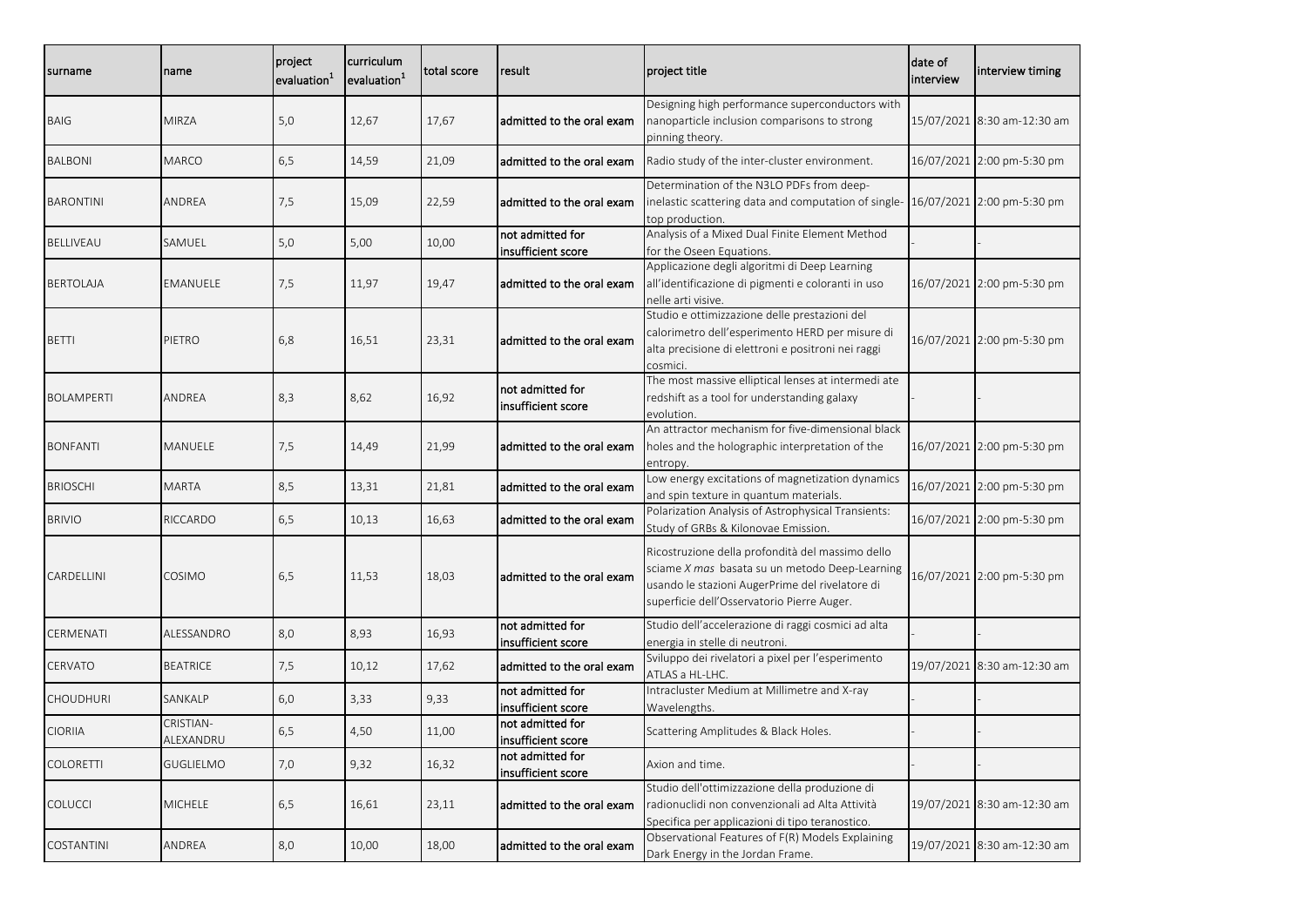| surname          | name                   | project<br>evaluation <sup>1</sup> | curriculum<br>evaluation <sup>1</sup> | total score | result                                 | project title                                                                                                                                              | date of<br>interview | interview timing            |
|------------------|------------------------|------------------------------------|---------------------------------------|-------------|----------------------------------------|------------------------------------------------------------------------------------------------------------------------------------------------------------|----------------------|-----------------------------|
| CUOZZO           | <b>VIVIANA</b>         | 6,0                                | 12,51                                 | 18,51       | admitted to the oral exam              | Nonlinear structure formation and cosmic<br>radiation backgrounds.                                                                                         |                      | 19/07/2021 8:30 am-12:30 am |
| D'ALBERTO        | <b>JACOPO</b>          | 9,0                                | 13,62                                 | 22,62       | admitted to the oral exam              | Pairing and condensation in a two-dimensional<br>Bose-Fermi mixture.                                                                                       |                      | 19/07/2021 8:30 am-12:30 am |
| D'AMBROS         | <b>ALESSIO</b>         | 7,0                                | 8,18                                  | 15,18       | not admitted for<br>insufficient score | Numerical and Experimental Analisys of Vertical<br>BCP Treatment for Elliptical SRF Cavity.                                                                |                      |                             |
| D'ARPA           | MATTIA CLAUDIO         | 4,0                                | 7,87                                  | 11,87       | not admitted for<br>insufficient score | Testing the ACDM Model with Relhics.                                                                                                                       |                      |                             |
| DAL SANTO        | DANIELE                | 8,0                                | 17,25                                 | 25,25       | admitted to the oral exam              | Test of lepton flavor universality in beauty hadron<br>decays at LHCb.                                                                                     |                      | 19/07/2021 8:30 am-12:30 am |
| DE GREGORIO      | ANGELICA               | 6,5                                | 6,25                                  | 12,75       | not admitted for<br>insufficient score | Measurement of neutron production with the<br>FOOT experiment for risk assessment<br>in future space missions and for the development<br>of hadrontherapy. |                      |                             |
| <b>DEGNI</b>     | <b>GIULIA</b>          | 5,5                                | 11,17                                 | 16,67       | admitted to the oral exam              | Cosmic Voids and Their Surroundings: A New<br>Cosmological Probe.                                                                                          |                      | 19/07/2021 3:00 pm-5:30 pm  |
| DEY              | SUMAN                  | 4,0                                | 5,83                                  | 9,83        | not admitted for<br>insufficient score | Innovative Computational Techniques for Future<br>Cosmic Microwave Background (CMB) Experiments.                                                           |                      |                             |
| DI BARTOLOMEO    | <b>GIOVANNI</b>        | 7,5                                | 10,31                                 | 17,81       | admitted to the oral exam              | Continuous quantum measurement and feedback<br>models related to gravity: Relativistic<br>generalization and experimental tests.                           |                      | 19/07/2021 3:00 pm-5:30 pm  |
| <b>DINESH</b>    | <b>ADITHIYA</b>        |                                    | 3,78                                  | 3,78        | not admitted for<br>insufficient score |                                                                                                                                                            |                      |                             |
| <b>DITRANI</b>   | <b>FABIO ROSARIO</b>   | 7,5                                | 10,44                                 | 17,94       | admitted to the oral exam              | A new constrain on the evolu1on of passive<br>galaxies.                                                                                                    |                      | 14/07/2021 8:30 am-12:30 am |
| FAIZA            | SYEDA RUBAR<br>SHERAZI | 6,0                                | 9,83                                  | 15,83       | not admitted for<br>insufficient score | HALF-METALLIC FERROMAGNETIC MATERIALS                                                                                                                      |                      |                             |
| FAVARO           | LUIGI                  | 7,5                                | 10,46                                 | 17,96       | admitted to the oral exam              | Fast generation of LHC events using generative<br>Machine Learning techniques.                                                                             |                      | 09/07/2021 8:30 am-12:30 am |
| FERRAMI          | <b>GIOVANNI</b>        | 6,5                                | 12,62                                 | 19,12       | admitted to the oral exam              | Dynamical properties of the different mass<br>components in cluster of galaxies.                                                                           |                      | 09/07/2021 8:30 am-12:30 am |
| FRANCO           | ROBERTO                | 7,0                                | 12,16                                 | 19,16       | admitted to the oral exam              | Measurement of blackbody radiation spectrum<br>through state-selective de-excitation in a Rydberg<br>atoms experiment.                                     |                      | 09/07/2021 8:30 am-12:30 am |
| GAHAN            | DEVIDUTTA              | 7,0                                | 5,72                                  | 12,72       | not admitted for<br>insufficient score | Search for low-mass WIMPs with DarkSide-20k<br>Experiment.                                                                                                 |                      |                             |
| GAROFALO         | STEFANO                | 6,0                                | 3,83                                  | 9,83        | not admitted for<br>insufficient score | Analysis of a sample of cold fronts with Chandra.                                                                                                          |                      |                             |
| <b>GIANOLLI</b>  | VITTORIA ELVEZIA       | 6,5                                | 7,77                                  | 14,27       | not admitted for<br>insufficient score | Hydrodynamic simulations of Fe emission lines in<br>the X-ray band correlated to the spins of a<br>Supermassive Black Holes Binary System.                 |                      |                             |
| <b>GIBILISCO</b> | LUCIO                  | 5,0                                | 6,11                                  | 11,11       | not admitted for<br>insufficient score | Very-High-Energy Gamma-Ray Detection from<br>Ground Study of the SWGO's Experiment Low-<br>Energy Trigger.                                                 |                      |                             |
| GILARDI          | RICCARDO AURELIO       | 6,0                                | 4,64                                  | 10,64       | not admitted for<br>insufficient score | Observation of Galaxy Clusters with the Future<br>Athena+ Telescope.                                                                                       |                      |                             |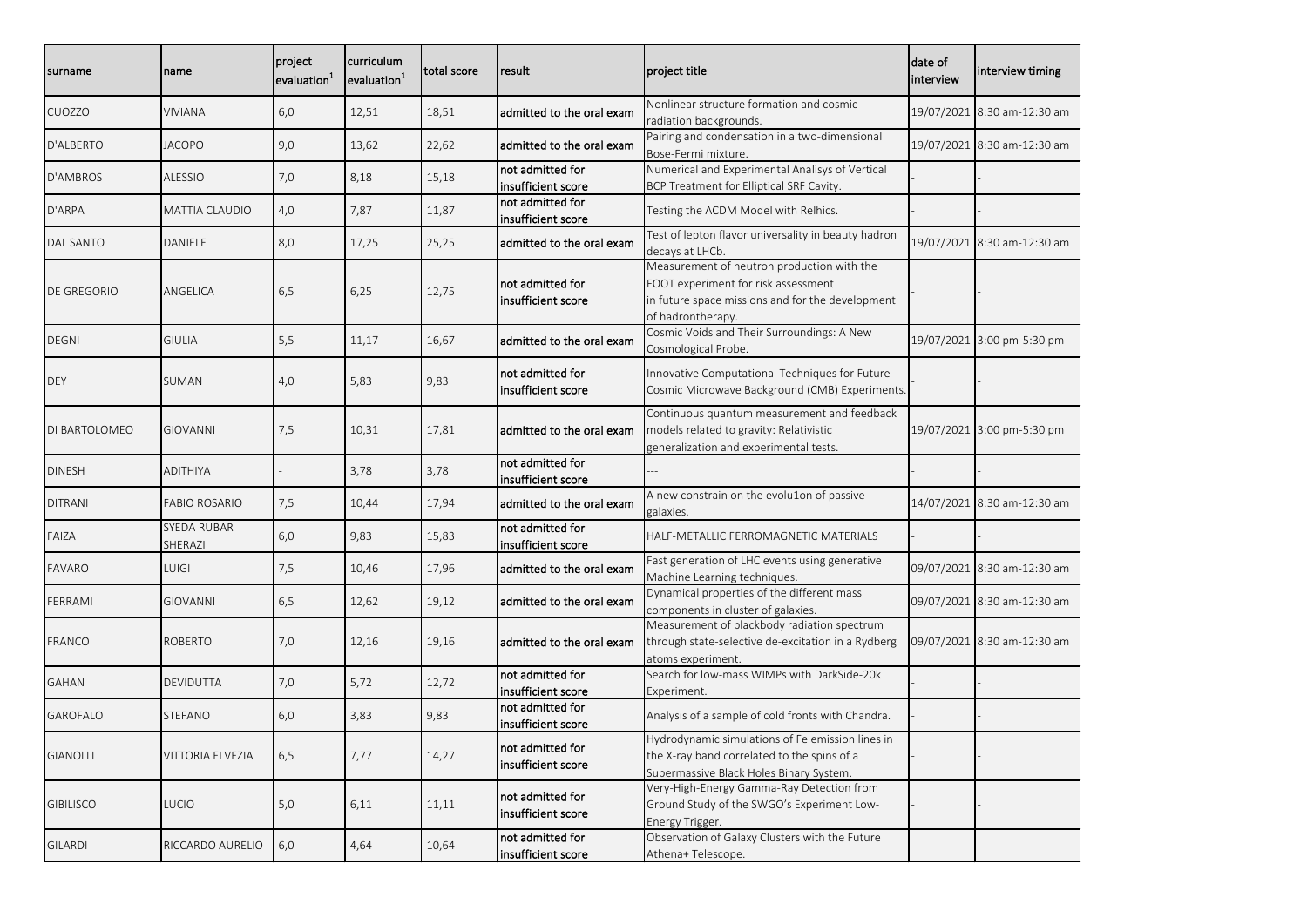| surname        | name          | project<br>evaluation <sup>1</sup> | curriculum<br>evaluation <sup>1</sup> | total score | result                                 | project title                                                                             | date of<br>interview | interview timing            |
|----------------|---------------|------------------------------------|---------------------------------------|-------------|----------------------------------------|-------------------------------------------------------------------------------------------|----------------------|-----------------------------|
| GRAVA          | <b>MIRIAM</b> | 9,0                                | 6,15                                  | 15,15       | not admitted for                       | Structure and dynamics of hydrogels from lung                                             |                      |                             |
|                |               |                                    |                                       |             | insufficient score                     | tissues.                                                                                  |                      |                             |
| <b>GUPTA</b>   | <b>HARSH</b>  | 4,0                                | 3,33                                  | 7,33        | not admitted for                       | Synthesis of Two-Dimensional Material-Based                                               |                      |                             |
|                |               |                                    |                                       |             | insufficient score                     | Hybrid Systems and Their Applications.                                                    |                      |                             |
|                |               |                                    |                                       |             |                                        | Direct search for dark matter with the NaI(TI)                                            |                      |                             |
| <b>IANNA</b>   | <b>MARCO</b>  | 6,0                                | 10,39                                 | 16,39       | admitted to the oral exam              | scintillating crystals: signal analysis and                                               |                      | 09/07/2021 8:30 am-12:30 am |
|                |               |                                    |                                       |             |                                        | development of an innovative technology.<br>First-principles calculations of displacement |                      |                             |
|                |               |                                    |                                       |             |                                        | thresholds of atoms from graphene in the                                                  |                      |                             |
| IQBAL          | ATEF          | 5,0                                | 11,00                                 | 16,00       | admitted to the oral exam              | presence of adatoms and with/without account for                                          |                      | 09/07/2021 8:30 am-12:30 am |
|                |               |                                    |                                       |             |                                        | electronic excitations.                                                                   |                      |                             |
|                |               |                                    |                                       |             |                                        | Research on Renewable Energy and enhanced the                                             |                      |                             |
| ISRAM          | MUHAMMAD      | 4,0                                | 8,67                                  | 12,67       | not admitted for                       | thermoelectric performance of thermoelectric                                              |                      |                             |
|                |               |                                    |                                       |             | insufficient score                     | materials.                                                                                |                      |                             |
|                |               |                                    |                                       |             |                                        | Research Proposal (Information theory                                                     |                      |                             |
| <b>JABBAR</b>  | MUHAMMAD      | 4,0                                | 3,83                                  | 7,83        | not admitted for                       | Prespective) Channel Capacity evaluation for                                              |                      |                             |
|                | <b>USAMA</b>  |                                    |                                       |             | insufficient score                     | optical wireless channels with detector arrays.                                           |                      |                             |
|                |               |                                    |                                       |             | not admitted for                       | Collective Behavior of Micro-Swimmers in Curved                                           |                      |                             |
| JARRAHI DARBAN | <b>AMIR</b>   | 7,5                                | 7,33                                  | 14,83       | insufficient score                     | Space.                                                                                    |                      |                             |
|                |               |                                    |                                       |             | not admitted for                       | Preparation and characterizations of Polymer                                              |                      |                             |
| <b>JAVED</b>   | <b>RIZWAN</b> | 6,0                                | 3,33                                  | 9,33        | insufficient score                     | Composites for Supercapacitor Applications.                                               |                      |                             |
|                |               |                                    |                                       |             | not admitted for                       | The role of low-density environments on galaxy                                            |                      |                             |
| KARA           | SINANCAN      | 7,0                                | 5,33                                  | 12,33       | insufficient score                     | evolution.                                                                                |                      |                             |
|                |               |                                    |                                       |             |                                        | DFT Study of Structural, Electronic and Magnetic                                          |                      |                             |
|                |               |                                    |                                       |             | not admitted for                       | Properties of 3d, 4d and 5d Transition metals (TM)                                        |                      |                             |
| KHAN           | WAHID ULLAH   | 6,0                                | 9,42                                  | 15,42       | insufficient score                     | doped TiO2, SnO, SnO2, ZnO, WO3 and Fe3O4                                                 |                      |                             |
|                |               |                                    |                                       |             |                                        | slabs on water Adsorption.                                                                |                      |                             |
|                |               |                                    |                                       |             |                                        | The Development of Quantum-Inspired Machine                                               |                      |                             |
| KHUZAIMAH      | FASYA         | 6,0                                | 10,50                                 | 16,50       | admitted to the oral exam              | Learning for the Reconstruction of Double b-Jets                                          |                      | 09/07/2021 8:30 am-12:30 am |
|                |               |                                    |                                       |             |                                        | from Boosted Higgs Boson Events in ATLAS data.                                            |                      |                             |
| <b>KRISHAK</b> | <b>ADITI</b>  | 5,0                                | 5,33                                  | 10,33       | not admitted for<br>insufficient score | Reconstructing the History of Reionization.                                               |                      |                             |
|                |               |                                    |                                       |             |                                        | Study of Supergravity Supersymmetric AdS                                                  |                      |                             |
| LAI            | <b>DAVIDE</b> | 6,5                                | 12,84                                 | 19,34       | admitted to the oral exam              | Solutions and their Holographic Interpretation.                                           |                      | 09/07/2021 8:30 am-12:30 am |
|                |               |                                    |                                       |             |                                        | Research project for the PhD course in Physics,                                           |                      |                             |
| LAURENTI       | NICCOLO'      | 8,0                                |                                       | 21,99       | ladmitted to the oral exam             | Astrophysics and Applied Physics: Parton                                                  |                      | 12/07/2021 8:30 am-12:30 am |
|                |               |                                    | 13,99                                 |             |                                        | distribution function determination beyond next-                                          |                      |                             |
|                |               |                                    |                                       |             |                                        | to-next-to-leading order.                                                                 |                      |                             |
|                |               |                                    |                                       |             |                                        | (RI)Fondazione anno cento: una proposta didattica                                         |                      |                             |
| LOVISETTI      | LUISA         | 10,0                               | 15,59                                 | 25,59       | admitted to the oral exam              | per l'insegnamento della Meccanica Quantistica.                                           |                      | 12/07/2021 8:30 am-12:30 am |
|                |               |                                    |                                       |             |                                        |                                                                                           |                      |                             |
|                |               |                                    |                                       |             | not admitted for                       | Adsorption of Trivalent and Pentavalent Impurities                                        |                      |                             |
| M              | <b>RESMI</b>  | 6,0                                | 7,30                                  | 13,30       | insufficient score                     | On 2D Van Der Waals Heterostructures for                                                  |                      |                             |
|                |               |                                    |                                       |             |                                        | Spintronics Applications.                                                                 |                      |                             |
|                |               |                                    |                                       |             |                                        | Study and design of a Timepix2 Hybrid pixel                                               |                      |                             |
| MAGHAMI        | MOGHIM MINA   | 7,0                                | 10,33                                 | 17,33       | admitted to the oral exam              | detector with a novel readout system in the FOOT                                          |                      | 12/07/2021 8:30 am-12:30 am |
|                |               |                                    |                                       |             |                                        | experiment to improve energy and time resolution.                                         |                      |                             |
|                |               |                                    |                                       |             |                                        |                                                                                           |                      |                             |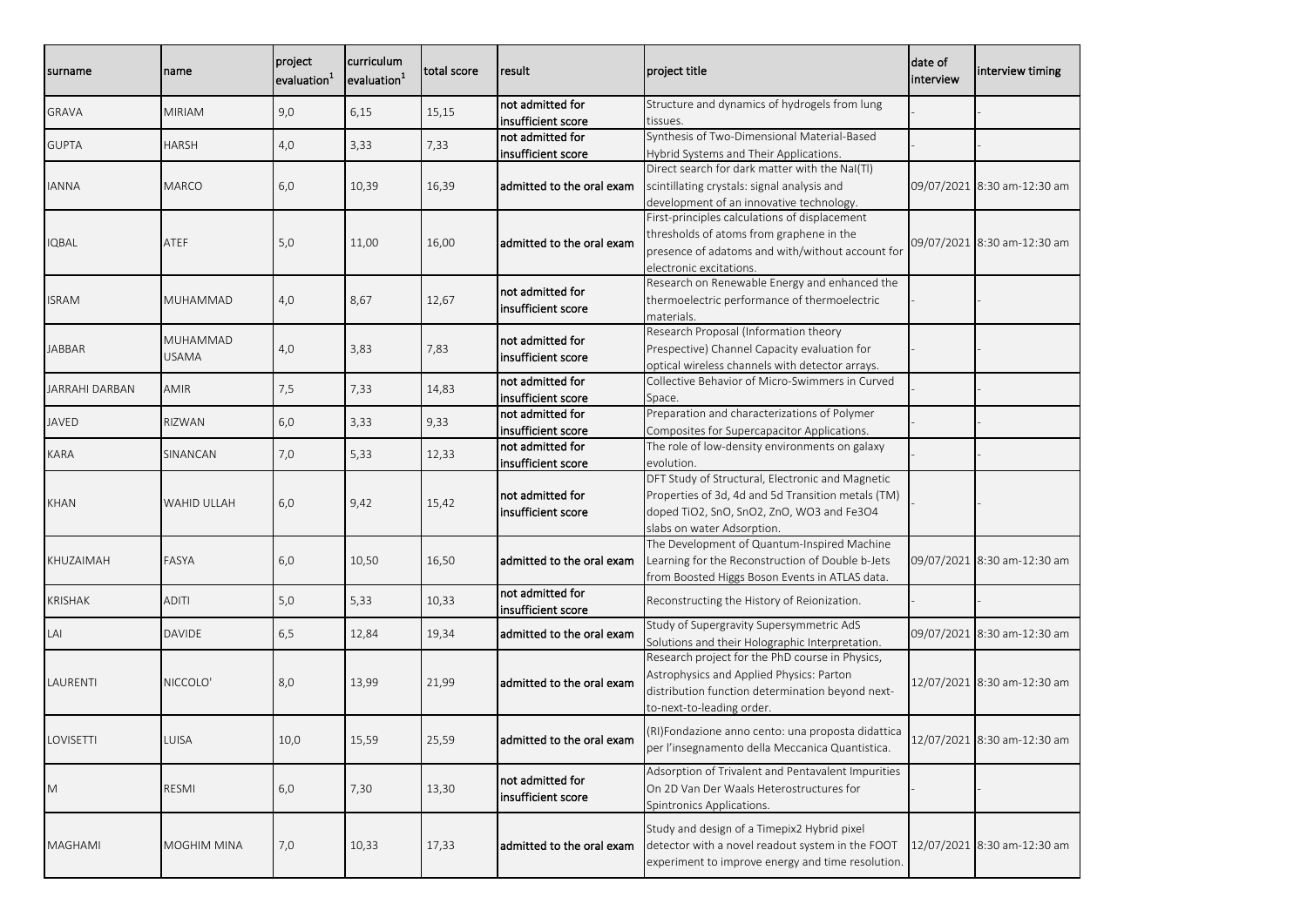| surname        | name            | project<br>evaluation <sup>1</sup> | curriculum<br>evaluation <sup>1</sup> | total score | result                                 | project title                                                                                                                                                     | date of<br>interview | interview timing            |
|----------------|-----------------|------------------------------------|---------------------------------------|-------------|----------------------------------------|-------------------------------------------------------------------------------------------------------------------------------------------------------------------|----------------------|-----------------------------|
| <b>MAGONI</b>  | <b>MARCO</b>    | 9,0                                | 12,01                                 | 21,01       | ladmitted to the oral exam             | neutrini solari e l'interazione con la materia: tests<br>delle teorie di mixing e ricerca di nuova fisica con<br>l'esperimento JUNO e in un modello a tre sapori. |                      | 12/07/2021 8:30 am-12:30 am |
| <b>MANCUSO</b> | CHIARA          | 6,5                                | 7,33                                  | 13,83       | not admitted for<br>insufficient score | Measurement of $\gamma$ the angle with the $\Lambda$ Ob $\rightarrow$ DOpK<br>at the LHCbexperiment.                                                              |                      |                             |
| <b>MANSOOR</b> | HAYAT           | 4,0                                | 3,33                                  | 7,33        | not admitted for<br>insufficient score | Fog-Cloud based Platform for Utilization of<br>Resources using Load Balancing Technique.                                                                          |                      |                             |
| <b>MANTICA</b> | CARLO ALBERTO   | 9,0                                | 17,87                                 | 26,87       | admitted to the oral exam              | Spazi tempi generalizzati di Robertson-Walker, con<br>applicazioni alla cosmologia e vettori doubly-<br>torqued.                                                  |                      | 12/07/2021 3:00 pm-5:30 pm  |
| MANZAN         | ELENIA          | 8,5                                | 12,01                                 | 20,51       | admitted to the oral exam              | Controlling Galactic foregrounds in primordial B-<br>mode measurements using spectro-imaging with<br>QUBIC (Q&U Bolometric Interferometer for<br>Cosmology).      |                      | 12/07/2021 3:00 pm-5:30 pm  |
| <b>MARCHI</b>  | EDOARDO         | 8,5                                | 15,57                                 | 24,07       | admitted to the oral exam              | Optimal transport and search time of active<br>particles in crowded environments.                                                                                 |                      | 12/07/2021 3:00 pm-5:30 pm  |
| MARIANI        | EDERICO MARIA   | 10,0                               | 11,26                                 | 21,26       | admitted to the oral exam              | Astrofisica dei raggi cosmici di ultra alta energia<br>con l'Osservatorio Pierre Auger.                                                                           |                      | 12/07/2021 3:00 pm-5:30 pm  |
| <b>MARINO</b>  | <b>MARCO</b>    | 7,5                                | 10,11                                 | 17,61       | ladmitted to the oral exam             | Plasma Physics under Extreme Conditions.                                                                                                                          |                      | 12/07/2021 3:00 pm-5:30 pm  |
| <b>MARNI</b>   | STEFANO         | 7,0                                | 10,41                                 | 17,41       | admitted to the oral exam              | Statistical Physics and Phase Behaviour in<br>Biomolecular Systems with Many Components:<br>RandomDNA as a model of superdiverse fluids.                          |                      | 12/07/2021 3:00 pm-5:30 pm  |
| <b>MARTINI</b> | GIANLUCA        | 9,0                                | 13,96                                 | 22,96       | admitted to the oral exam              | Multi-purpose data processing with complex<br>nanostructured systems.                                                                                             |                      | 13/07/2021 8:30 am-12:30 am |
| MASSARELLI     | FEDERICO        | 8,0                                | 8,65                                  | 16,65       | not admitted for<br>insufficient score | Metabolic imaging of healthy and tumoral<br>pancreas through the phasor approach to<br>porescence spectral and lifetime microscopies.                             |                      |                             |
| <b>MAZZA</b>   | MATTEO          | 6,0                                | 10,73                                 | 16,73       | admitted to the oral exam              | Un modello di Poland-Scheraga generalizzato<br>dell'architettura della cromatina.                                                                                 |                      | 13/07/2021 8:30 am-12:30 am |
| <b>MAZZEO</b>  | ELENA           | 8,5                                | 18,15                                 | 26,65       | admitted to the oral exam              | Search for Higgs boson pair production in the two<br>bottom quarks plus two photons final state using<br>Run3 pp collision data with the ATLAS detector.          |                      | 13/07/2021 8:30 am-12:30 am |
| <b>MAZZI</b>   | CLAUDIO         | 7,0                                | 6,98                                  | 13,98       | not admitted for<br>insufficient score | Large Charge Expansion and Semiclassical Method.<br>The XY Z-model in BPS and Superfluid Phase.                                                                   |                      |                             |
| MAZZOLA        | <b>GIUSEPPE</b> | 5,5                                | 4,47                                  | 9,97        | not admitted for<br>insufficient score | Investigation of neutron and He beams for<br>radiation therapy - FLUKA and BIANCA.                                                                                |                      |                             |
| MAZZOLARI      | GIOVANNI        | 8,5                                | 17,12                                 | 25,62       | ladmitted to the oral exam             | Extreme Mass Ratio Inspirals prediction for future<br>LISA mission.                                                                                               |                      | 13/07/2021 8:30 am-12:30 am |
| <b>MEDINA</b>  | ELISABETTA      | 7,0                                | 11,32                                 | 18,32       | admitted to the oral exam              | Studio delle performance dell'osservatorio SWGO<br>tramite simulazioni e test su prototipo.                                                                       |                      | 13/07/2021 8:30 am-12:30 am |
| MERLA          | GIULIA          | 5,5                                | 10,51                                 | 16,01       | admitted to the oral exam              | Innovative modelling methods for the sensitivity<br>analysis and uncertainty quantification of Reactor<br>Antineutrino signal.                                    |                      | 13/07/2021 8:30 am-12:30 am |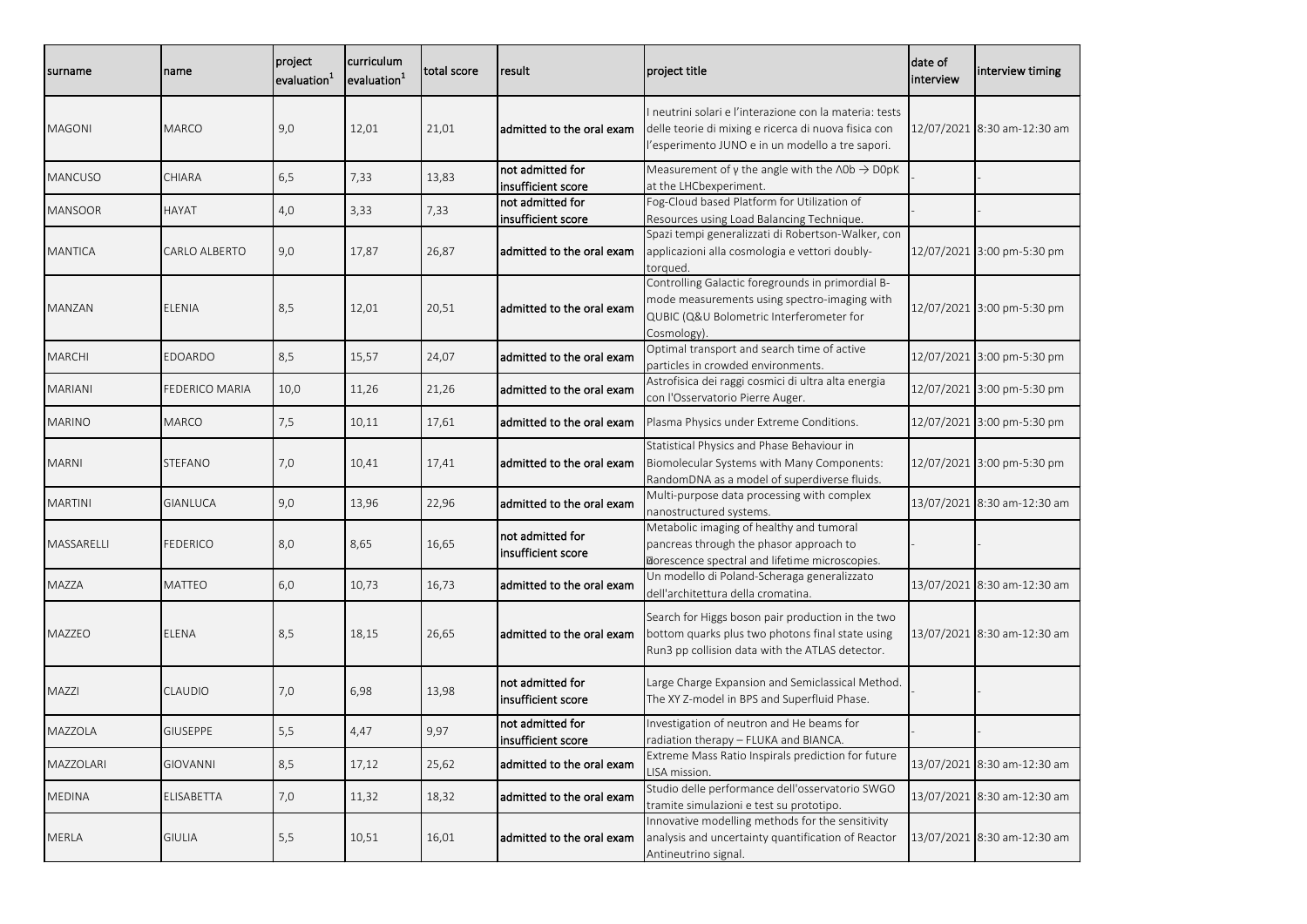| surname                 | name                 | project<br>evaluation <sup>1</sup> | curriculum<br>evaluation <sup>1</sup> | total score | result                                 | project title                                                                                                                   | date of<br>interview | interview timing            |
|-------------------------|----------------------|------------------------------------|---------------------------------------|-------------|----------------------------------------|---------------------------------------------------------------------------------------------------------------------------------|----------------------|-----------------------------|
| <b>MINARINI</b>         | CATERINA             | 7,0                                | 10,40                                 | 17,40       | admitted to the oral exam              | Unveiling the long-lasting effect of the star<br>formation process on the evolution of<br>protoplanetary disks.                 |                      | 13/07/2021 3:00 pm-5:30 pm  |
| <b>MONTI</b>            | <b>MATTEO</b>        | 6,5                                | 7,33                                  | 13,83       | not admitted for<br>insufficient score | ASIC di memoria associativa AM09.                                                                                               |                      |                             |
| MORGANTE                | <b>DAVIDE</b>        | 6,0                                | 13,29                                 | 19,29       | admitted to the oral exam              | Flavour Physics in the Standard Model and<br>Beyond: constraining New Physics effects and<br>more.                              |                      | 13/07/2021 3:00 pm-5:30 pm  |
| <b>MORI</b>             | MARTINA              | 6,5                                | 18,84                                 | 25,34       | admitted to the oral exam              | Improving the quality of Radiotherapy by multi-<br>Institutional Knowledge-based planning<br>optimization models.               |                      | 13/07/2021 3:00 pm-5:30 pm  |
| MUHAMMAD                | TARIQ                | 6,0                                | 4,83                                  | 10,83       | not admitted for<br>insufficient score | Development of photon-driven C3N4-based<br>photocatalyst for solar fuels and waste water<br>treatment technologies.             |                      |                             |
| <b>MUSHTAQ</b>          | RUQYYAH              | 5,0                                | 7,33                                  | 12,33       | not admitted for<br>insufficient score | Ultrafast X-ray Science.                                                                                                        |                      |                             |
| NAVARRO MARTINEZ IMANOL |                      |                                    | 2,83                                  | 2,83        | not admitted for<br>insufficient score |                                                                                                                                 |                      |                             |
| NOTARNICOLA             | MICHELE NICOLA       | 9,0                                | 19,90                                 | 28,90       | admitted to the oral exam              | Exploiting coherent optical technologies for<br>continuous-variable quantum communication.                                      |                      | 13/07/2021 3:00 pm-5:30 pm  |
| <b>NOVELLI</b>          | ALESSANDRO           | 6,0                                | 14,59                                 | 20,59       | admitted to the oral exam              | Sviluppo di un algoritmo di self-calibration mirato a<br>misurazioni di CMB effettuate con un elevato<br>numero di polarimetri. |                      | 13/07/2021 3:00 pm-5:30 pm  |
| PARISE                  | GIANMARCO            | 6,5                                | 8,19                                  | 14,69       | not admitted for<br>insufficient score | A novel mesoscale perspective in the numerical<br>simulation of plasma based acceleration.                                      |                      |                             |
| PASQUALE                | ANDREA               | 7,0                                | 14,62                                 | 21,62       | admitted to the oral exam              | Jet-tagging algorithms using expert-knowledge.                                                                                  |                      | 19/07/2021 3:00 pm-5:30 pm  |
| PATERNOSTER             | COSTANZA             | 8,0                                | 14,70                                 | 22,70       | admitted to the oral exam              | Inverse Statistical-Mechanics Methods to Model<br>DNA-Protein and Protein-Protein Interaction.                                  |                      | 14/07/2021 8:30 am-12:30 am |
| PELUCCHI                | LORENZO              | 6,5                                | 16,92                                 | 23,42       | admitted to the oral exam              | Gauge-gravity duality. AdS-CFT Correspondence.                                                                                  |                      | 14/07/2021 8:30 am-12:30 am |
| PERCIAVALLE             | FRANCESCO            | 7,5                                | 14,31                                 | 21,81       | admitted to the oral exam              | Multipartite entanglement properties of<br>disordered quantum systems.                                                          |                      | 14/07/2021 8:30 am-12:30 am |
| PETRALIA                | ILARIA               | 7,0                                | 4,32                                  | 11,32       | not admitted for<br>insufficient score | Ricerca di stelle Li-rich negli ammassi globulari.                                                                              |                      |                             |
| PETROSYAN               | ALEKSANDR            | 7,0                                | 4,00                                  | 11,00       | not admitted for<br>insufficient score | PROBLEMS OF RELATIVISTIC STATISTICAL<br><b>MECHANICS HAKIM</b>                                                                  |                      |                             |
| PIGNATARO               | <b>GIADA VENUSTA</b> | 8,0                                | 7,12                                  | 15,12       | not admitted for<br>insufficient score | High-precision galaxy clusters mass distribution<br>reconstruction with strong gravitational lensing.                           |                      |                             |
| <b>PISCIA</b>           | GIACOMO              | 8,0                                | 7,09                                  | 15,09       | not admitted for<br>insufficient score | Feedback strategies for quantum multi -<br>parameter estimation.                                                                |                      |                             |
| PONNAMPADIKKAL          | SAFNA ZUBAIR         | 4,0                                | 12,17                                 | 16,17       | not admitted for<br>insufficient score | Long-term optical and infrared variability<br>characteristics of Fermi blazars.                                                 |                      |                             |
| POYATOS                 | JULIEN               | 4,0                                | 4,50                                  | 8,50        | not admitted for<br>insufficient score |                                                                                                                                 |                      |                             |
| PRADHAN                 | SHREETAMA            | 4,0                                | 4,33                                  | 8,33        | not admitted for<br>insufficient score | The spatial distribution of pulsars and the spiral<br>structure of the galaxy.                                                  |                      |                             |
|                         |                      |                                    |                                       |             |                                        |                                                                                                                                 |                      |                             |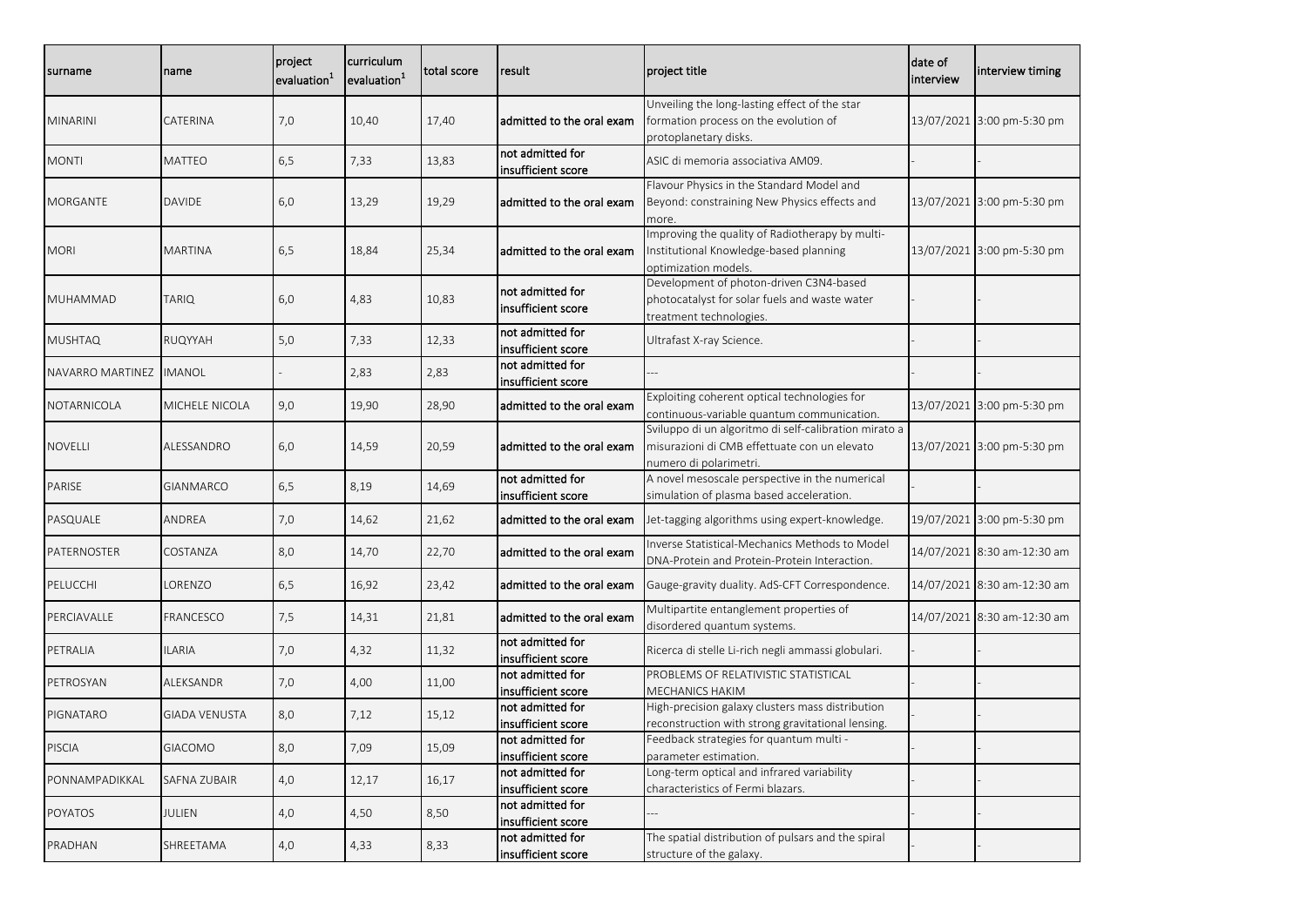| surname                          | name                            | project<br>evaluation <sup>1</sup> | curriculum<br>evaluation <sup>1</sup> | total score | result                                 | project title                                                                                                                                                                                                                    | date of<br>interview | interview timing            |
|----------------------------------|---------------------------------|------------------------------------|---------------------------------------|-------------|----------------------------------------|----------------------------------------------------------------------------------------------------------------------------------------------------------------------------------------------------------------------------------|----------------------|-----------------------------|
| PROFUMO                          | <b>FILIPPO</b>                  | 9,0                                | 11,99                                 | 20,99       | admitted to the oral exam              | Development of a hybrid platform for the study of<br>neural spiking activity.                                                                                                                                                    |                      | 14/07/2021 8:30 am-12:30 am |
| RATTI                            | ALESSANDRO                      | 6,5                                | 13,04                                 | 19,54       | ladmitted to the oral exam             | High precision calculations for particle colliders.                                                                                                                                                                              |                      | 14/07/2021 8:30 am-12:30 am |
| RAZA                             | ALI                             | 7,0                                | 4,33                                  | 11,33       | not admitted for<br>insufficient score | Self supported 2D-MoS2/MoO2 as Hybrid Catalyst<br>for Hydrogen Evolution.                                                                                                                                                        |                      |                             |
| <b>REGI</b>                      | RINTU                           | 6,5                                | 7,04                                  | 13,54       | not admitted for<br>Insufficient score | Detection of Microrna Based on Plasmon<br>Hybridization of Gold - Polyaniline<br>Nanocomposites Dimers.                                                                                                                          |                      |                             |
| <b>RICHTER</b>                   | MORITZ FERDINAND                | 7,5                                | 13,83                                 | 21,33       | admitted to the oral exam              | SIC-POVM based Frame Representation of<br>Quantum Correlations and Processes.                                                                                                                                                    |                      | 14/07/2021 3:00 pm-5:30 pm  |
| <b>RIVA</b>                      | <b>GIACOMO</b>                  | 7,5                                | 16,72                                 | 24,22       | admitted to the oral exam              | Iron abundance and iron mass in a sample of<br>intermediate-mass galaxy clusters observed with<br>XMM-Newton.                                                                                                                    |                      | 14/07/2021 3:00 pm-5:30 pm  |
| <b>ROSSELLI</b>                  | DAMIANO                         | 8,5                                | 10,29                                 | 18,79       | admitted to the oral exam              | Redshift Gravitazionale negli Ammassi di Galassie                                                                                                                                                                                |                      | 14/07/2021 3:00 pm-5:30 pm  |
| <b>ROSSI</b>                     | _ORENZO                         | 7,5                                | 15,93                                 | 23,43       | admitted to the oral exam              | Study of the phenomenology of Transverse<br>Momentum Dependent distributions in jet-SIDIS<br>and e+e? annihilation.                                                                                                              |                      | 14/07/2021 3:00 pm-5:30 pm  |
| <b>ROSSI</b>                     | VALENTINO                       | 7,3                                | 13,57                                 | 20,87       | ladmitted to the oral exam             | Characterization of LGAD sensors for the High<br>Granularity Timing Detector in the ATLAS Phase-II<br>upgrade project.                                                                                                           |                      | 14/07/2021 3:00 pm-5:30 pm  |
| SANKARAMANGALAM SREEJESH PATTENA |                                 | 4,0                                | 5,08                                  | 9,08        | not admitted for<br>insufficient score | Extrasolar planets and planetology.                                                                                                                                                                                              |                      |                             |
| <b>SCALCINATI</b>                | LORENZO                         | 8,5                                | 8,45                                  | 16,95       | not admitted for<br>insufficient score | Studio delle proprietà statistiche di vortici ottici in<br>campi speckle generati nei processi di scattering<br>con mezzi turbolenti                                                                                             |                      |                             |
| <b>SHAFIQUE</b>                  | MUHAMMAD                        | 5,0                                | 2,83                                  | 7,83        | not admitted for<br>insufficient score | Computational Method in Plasma and Astrophysics.                                                                                                                                                                                 |                      |                             |
| <b>SHAH</b>                      | SAHAR                           | 4,0                                | 4,33                                  | 8,33        | not admitted for<br>insufficient score | Energy Harvesting Opportunistic and Channel<br>Aware Routing Techniques for Acoustic Wireless<br>Sensor Networks.                                                                                                                |                      |                             |
| <b>SHIROYA</b>                   | NIRMALKUMAR                     | 2,0                                | 3,51                                  | 5,51        | not admitted for<br>insufficient score | ANALYSIS OF LHCB DATA                                                                                                                                                                                                            |                      |                             |
| <b>STAIGER</b>                   | BENJAMIN                        | 8,0                                | 6,67                                  | 14,67       | not admitted for<br>insufficient score | Halo Masses of Globular Cluster-rich Ultra-Diffuse<br>Galaxies in Nearby Clusters.                                                                                                                                               |                      |                             |
| <b>STEL</b>                      | <b>GIOVANNI</b>                 | 7,5                                | 12,95                                 | 20,45       | admitted to the oral exam              | Caratterizzazione delle survey di prossima<br>generazione per lo studio dell'intracluster medium   15/07/2021 3:00 pm-5:30 pm<br>negli ammassi di galassie.                                                                      |                      |                             |
| <b>SUDATI</b>                    | <b>FRANCESCO PAOLO</b><br>LUIGI | 7,5                                | 10,00                                 | 17,50       | admitted to the oral exam              | Verifica degli output del nuovo modello numerico<br>ad area limitata e ad alta risoluzione "ICON" sul<br>territorio italiano, di prossimo impiego operativo<br>da parte del servizio meteorologico<br>dell'aeronautica militare. |                      | 15/07/2021 8:30 am-12:30 am |
| TAGLIABUE                        | DAVIDE MARIA                    | 8,0                                | 11,89                                 | 19,89       | admitted to the oral exam              | Threshold resummation of rapidity and transverse<br>momentum distributions in direct QCD.                                                                                                                                        |                      | 15/07/2021 8:30 am-12:30 am |